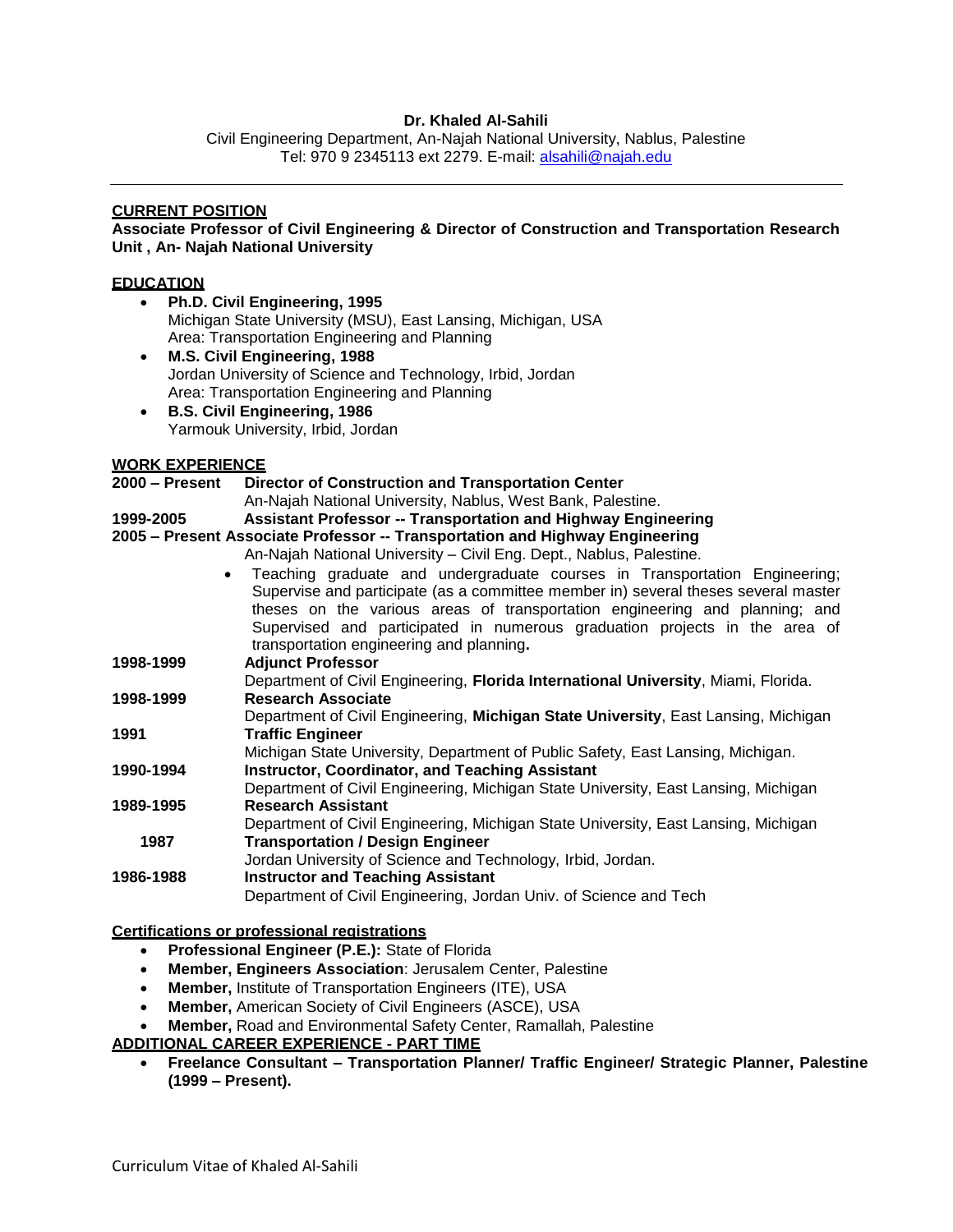**Project Manager** / **Senior Transportation Engineer (1996-1999).** David Plummer & Associates / Bermello, Ajamil and Partners, Inc., Miami, Florida, USA

## **SOCIAL AND ORGANIZATIONAL SKILLS**

- Member of the Scientific Committee, the Palestinian Conference on Urban Planning, NNU and Engineers Association, 2008.
- Coordinator, Faculty of Engineering Curriculum Plans Development Committee, NNU, 2007 2008.
- Member, Editorial Board of An-Najah Journal for Research Natural Sciences, NNU, 2007 present.
- Chairperson of the Organizing Committee, The Palestinian Conference for Development and Reconstruction in the West Bank, March 2006.
- Member, Faculty of Engineering Council, 2002/2003, 2004 2006, 2008 2011.
- Coordinator, Highway and Transportation Group and Graduate Program, Civil Engineering Department, NNU, 1999 – 2003, 2006-Present.
- Member, Civil Engineering Curriculum Evaluation and Development Committee, NNU, 2001 2002.
- Elected Member (Treasurer) of the Arab Student Organization at Michigan State University, 1992- 1994.
- Elected Member of International Student Association at Michigan State University, 1992-1993.
- Community Development Advisor, Michigan State University Department of Residents Life, 1992- 1994.

## **COMPUTER SKILLS**

Excellent IT skills, including experience in computer applications and transportation modeling. Transportation Software: SYNCHRO, TSIS - CORSIM, TRANSYT, HCS, PASSER II, PASSER III, TGEN (ITE trip generation), QRS II, SIG-CINEMA, SCOOT, SIDRA, Arterial Analysis Package (AAP), ART-PLAN, CIVIL-CAD, Road Design, GeoPak, In-Road, and TRANSCAD

### **TRAINING**

- **District Participatory Development Planning,**  UNDP training of trainers, 23-28 June 2007, Ramallah, Palestine
- **Advance Training Seminar on Top Management Skills** An-Najah National University, Nablus, Palestine, May-June 2004
- **Dale Carnegie Basic Training Seminar**  Dale Carnegie Institute, Miami, USA, March-April 1999

### **AWARDS**

- The Transport and Environment Award, Road and Environmental Safety Center, Ramallah, Palestine, May 2006.
- The Outstanding Graduate Student Award, MSU, Civil Engineering Dept., April 95.
- All-University Excellence-in-Teaching Citation: MSU College of Engineering, November 94.
- Candice B. Thoman Fellowship: A Program to help alleviate the problems of hunger, poverty, and food security in the world, Michigan State University, August 1993.
- Research and Special Program Administration Outstanding Student Award, Region 5, US Department of Transportation, Washington, DC, January 1993.
- Outstanding Community Development Advisor, MSU Department of Residence Life, April 1993.
- First Place Student Paper Competition, Institute of Transportation Engineers (ITE), District III, includes Michigan, Indiana, Ohio, and West Virginia. Forwarded for the national level, November 1991

**COURSES TAUGHT:**

| <b>BACHELOR COURSES:</b>                        | <b>MASTER LEVEL COURSES:</b> |
|-------------------------------------------------|------------------------------|
| Introduction to Civil Engineering               | <b>Traffic Operation</b>     |
| <b>Statics</b>                                  | Seminar                      |
| Transportation Systems Engineering I, II, & III | Pavement Analysis and Design |